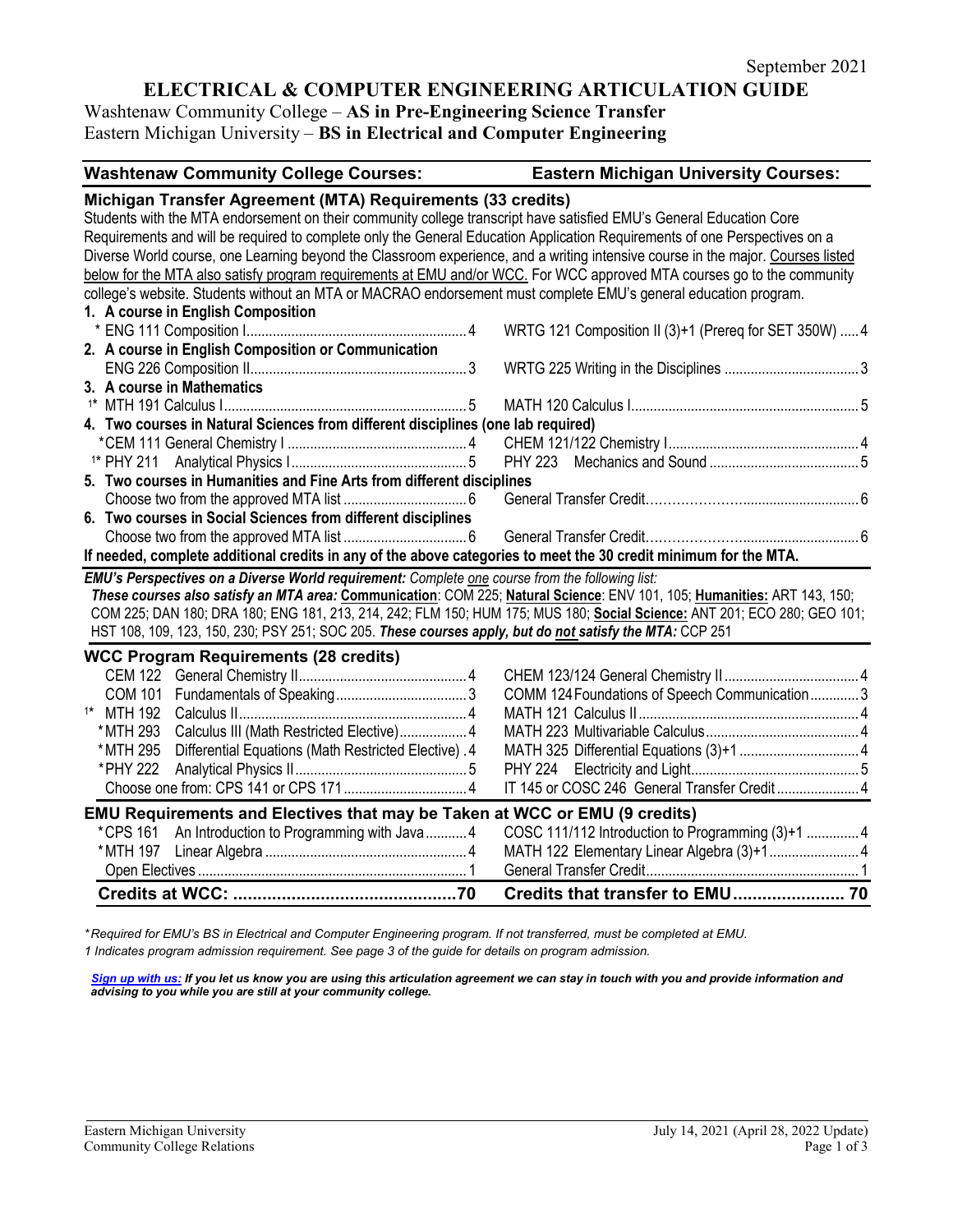## **ELECTRICAL & COMPUTER ENGINEERING ARTICULATION GUIDE**

Washtenaw Community College – **AS in Pre-Engineering Science Transfer** Eastern Michigan University – **BS in Electrical and Computer Engineering**

## **Completion of the BS in Electrical and Computer Engineering**

#### **Major Requirements (50 credits)**

#### **Foundational Requirements (6 credits)**

| EECE 100 Intro to Electrical & Computer Engineering3 |
|------------------------------------------------------|
| SET 350W Engineering Communication 3                 |

#### **Electrical and Computer Engineering Requirements (38 credits)**

| <b>EECE 212</b> | Engineering Circuit Analysis3                  |  |
|-----------------|------------------------------------------------|--|
|                 |                                                |  |
| <b>EECE 213</b> | Engineering Circuit Analysis II3               |  |
| <b>EECE 251</b> |                                                |  |
| <b>EECE 262</b> | Engineering Algorithmic Constructions3         |  |
| <b>EECE 341</b> |                                                |  |
| <b>EECE 351</b> |                                                |  |
| <b>EECE 369</b> | Introduction to Engineering Analysis Methods.3 |  |
| <b>EECE 371</b> |                                                |  |
| <b>EECE 380</b> | Electric Circuit and Design Lab 3              |  |
| <b>EECE 400</b> |                                                |  |
| <b>EECE 421</b> | Control Systems Engineering3                   |  |
| <b>EECE 430</b> |                                                |  |
| <b>EECE 480</b> |                                                |  |
|                 |                                                |  |

#### **Restricted Electives (6 credits) Choose 2 below:**

|                 | EECE 342 Engineering Electronics II3       |  |
|-----------------|--------------------------------------------|--|
| <b>EECE 352</b> | Digital Systems Designs with HDL 3         |  |
| <b>EECE 365</b> | Engineering Electromagnetics3              |  |
| <b>EECE 372</b> |                                            |  |
| <b>EECE 411</b> |                                            |  |
| <b>EECE 431</b> |                                            |  |
| <b>EECE 435</b> |                                            |  |
| <b>EECE 441</b> | Introduction to Digital Signal Processing3 |  |
| <b>EECE 452</b> | Advanced Digital System Design with FPGA3  |  |

## **LBC Requirement**

Students must complete one Learning Beyond the Classroom course or noncredit experience offered by EMU. Consult your advisor for options.

*This is a sample sequence only. Courses may not be offered every semester. Students will work with their advisor at EMU for a plan. EECE 212 must be taken in the winter before beginning the sequence of courses. Students may consider taking the course at EMU while finishing up the associate degree if they do not plan to transfer in the winter term.* 

#### **Winter Semester (9 credits)** EECE 100 F,W ................................................................. 3 EECE 212 F,W, prereq MATH 121, PHY 223................... 3 EECE 251 W, prereq: EECE 100...................................... 3 **Fall Semester (12 credits)** EECE 213 F, prereq: EECE 212....................................... 3 EECE 262 F, prereq: COSC 111 ...................................... 3 EECE 341 F, prereq: EECE 212....................................... 3 SET 350W prereq WRTG 121........................................... 3

## **Winter Semester (12 credits)** EECE 351 W, prereq: min grade of "C" in EECE 251....... 3 EECE 371 W, prereq: MATH 325 and EECE 212 ............ 3 EECE 369 W, prereq: MATH 121 and EECE 341 ............ 3 EECE 380 W, prereq: EECE 213 and EECE 341............. 3

## **Fall Semester (9 credits)**

| -------------- |                                                     |  |
|----------------|-----------------------------------------------------|--|
|                | EECE 421 F, pre-req: min grade of "C" in EECE 3713  |  |
|                | EECE 430 F, pre-req: min grade of "C" in EECE 341 3 |  |
|                |                                                     |  |

## **Winter Semester (8 credits)**

| וטופטו שטוווטטנטו | $10$ organical                                                |  |
|-------------------|---------------------------------------------------------------|--|
|                   | EECE 400 W, pre-req EECE 212, 213, 251, 341, 351, 371 2       |  |
|                   | EECE 480 W, pre-req: EECE 212, 213, 251, 341, 351, 371, 421 3 |  |
|                   |                                                               |  |